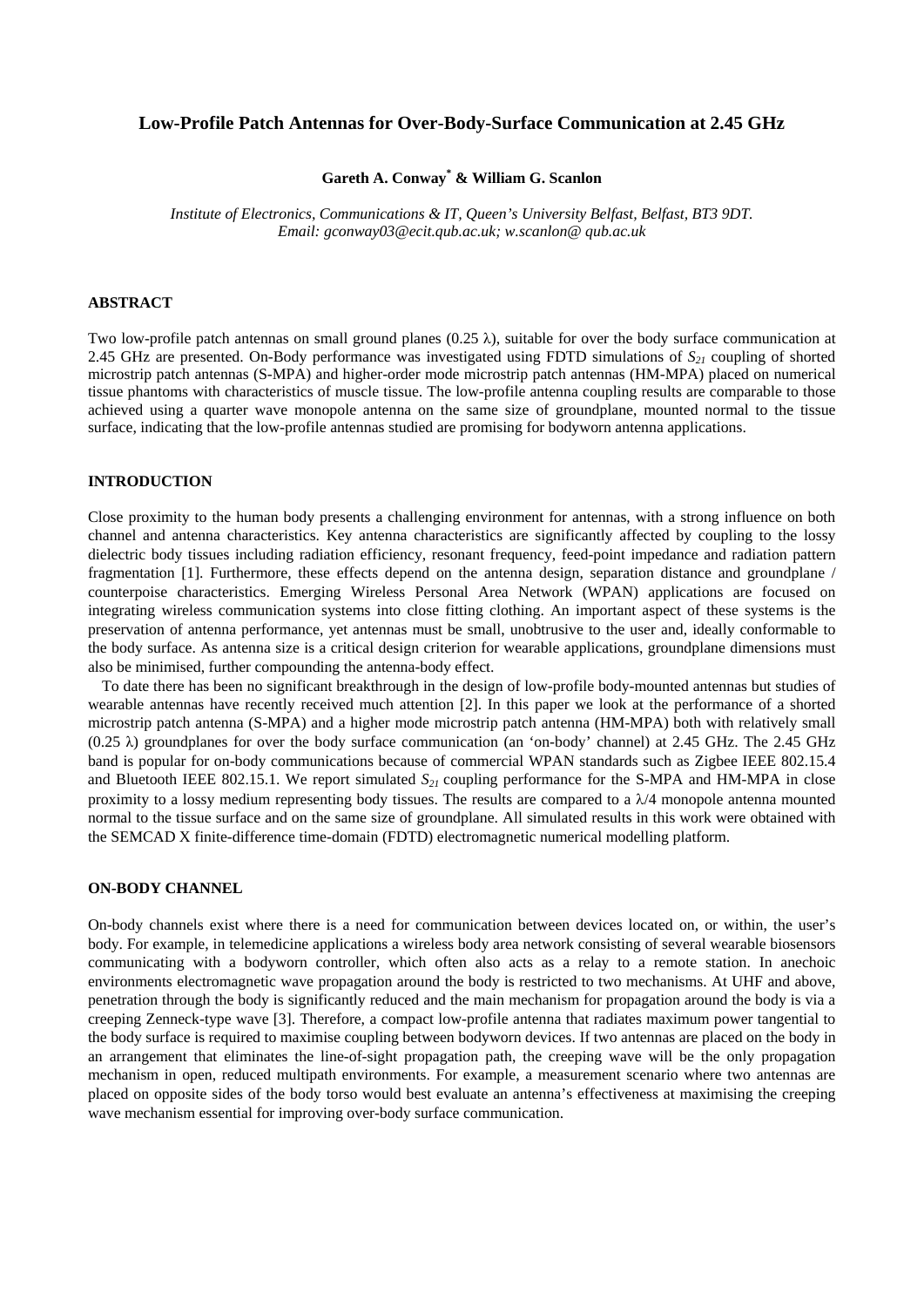### **ANTENNA STRUCTURE**

Fig. 1 shows the geometry of both antennas and principal dimensions for free-space and tissue mounted operation at 2.45 GHz are shown in Table 1. The band is centred at 2442 MHz, with an antenna bandwidth requirement of 4 % (84 MHz). The S-MPA patch and groundplane metallization (Fig. 1 (a)) were modelled on PTFE substrates with a permittivity of 2.33 ( $\varepsilon_{r1}$ , Taconic TLY-3) and 6.15 ( $\varepsilon_{r3}$ , Taconic RF-60A). A low permittivity ( $\varepsilon_{r2}$  = 1.07) Rohacell 31 HF polymethacrylimide foam spacer was used to increase antenna bandwidth. The patch element was shorted to ground via a shortening strip to reduce the dimensions of the antenna. Further size reduction may be realised using a shortening post as apposed to a shortening strip, but at the expense of reduced bandwidth. The HM-MPA (Fig. 1 (b)) consists of a groundplane and patch metallization on a dielectric substrate with a permittivity of 2.33 ( $\varepsilon_{r1}$ , Taconic TLY-3). The antenna is excited by a probe at the centre of the patch element [4]. Two posts offset from the feed and shorted to ground are used to force nulls in the tangential electric field component between the groundplane and patch element, exciting a second or higher order resonant mode  $(TM<sup>z</sup><sub>21</sub>)$ .



**Fig. 1 Antenna geometries: (a) S-MPA (b) HM-MPA.** 

| Tab. 1 Principal antenna dimensions for free-space and tissue mounted operation at 2.45 GHz. |            |                         |      |         |             |           |         |           |          |          |                    |                    |                 |
|----------------------------------------------------------------------------------------------|------------|-------------------------|------|---------|-------------|-----------|---------|-----------|----------|----------|--------------------|--------------------|-----------------|
|                                                                                              |            | Antenna Dimensions (mm) |      |         |             |           |         | Substrate |          |          |                    |                    |                 |
| Antenna                                                                                      | Location   | W                       |      | $W_{n}$ | $L_{\rm D}$ | $\rm X_f$ | $L_{S}$ | $H_{s1}$  | $H_{s2}$ | $H_{s3}$ | $\varepsilon_{r1}$ | $\varepsilon_{r2}$ | $\epsilon_{r3}$ |
| S-MPA                                                                                        | Free-Space | 30.0                    | 30.0 | 14.5    | 14.5        | 4.0       | 3.0     | 0.5       | 9.0      | 0.5      | 2.33               | 1.07               | 6.15            |
| S-MPA                                                                                        | Tissue     | 30.0                    | 30.0 | 16.0    | 16.0        | 12.0      | 3.0     | 0.5       | 9.0      | 0.5      | 2.33               | 1.07               | 6.15            |
| HM-MPA                                                                                       | Free-space | 30.0                    | 30.0 | 16.0    | 16.0        | 3.3       | $-$     | 10.0      | $- -$    | $- -$    | 2.33               | $- -$              |                 |
| HM-MPA                                                                                       | Tissue     | 30.0                    | 30.0 | 18.0    | 18.0        | 6.3       | $- -$   | 10.0      | $- -$    | $- -$    | 2.33               | $- -$              |                 |

The dielectric properties of biological tissues vary with both tissue type and frequency, and in this paper phantom permittivity and conductivity were chosen to represent muscle tissue at 2.45 GHz ( $\varepsilon$  = 53.58,  $\sigma$  = 1.81 S<sup>-1</sup>). Fig. 2 shows the simulated return loss for the S-MPA and HM-MPA antennas under both free space and tissue mounted (1-mm separation from a 30 mm thick slab phantom) conditions. The S-MPA was tuned to be resonant at 2.45 GHz on the tissue by moving the location of the probe feed along the edge of the patch. The HM-MPA was tuned by adjusting the distance of the ground posts from the centre feed (Table 1). Table 2 shows free-space and tissue mounted bandwidth and efficiency results for both patch antennas and a reference  $\lambda/4$  monopole. The HM-MPA had lower radiation efficiency than the S-MPA as there were increased substrate losses due to increased permittivity. The impedance bandwidth of all antennas increased when on-tissue. This bandwidth enhancement is due to the increased coupling losses associated with the lossy medium lowering the antenna Q factor.



|  |  |  |  | Tab. 2 Free-space and tissue proximity efficiency results at 2.45 GHz |  |  |
|--|--|--|--|-----------------------------------------------------------------------|--|--|
|  |  |  |  |                                                                       |  |  |

| Antenna  | Location      | <b>Bandwidth</b> | Efficiency | Dielectric       |
|----------|---------------|------------------|------------|------------------|
|          |               | (VSWR < 2.0      | (% )       | $&$ tissue       |
|          |               | MHz)             |            | losses           |
| Monopole | Free-space    |                  | 99         |                  |
|          | <b>Tissue</b> | 343              | 71         | 1.5 dB           |
| S-MPA    | Free-space    | 143              | 98         |                  |
|          | <b>Tissue</b> | 264              | 64         | 1.9 dB           |
|          | Free-space    | 86               | 93         |                  |
| HM-MPA   | <b>Tissue</b> | 165              | 62         | $2.1 \text{ dB}$ |

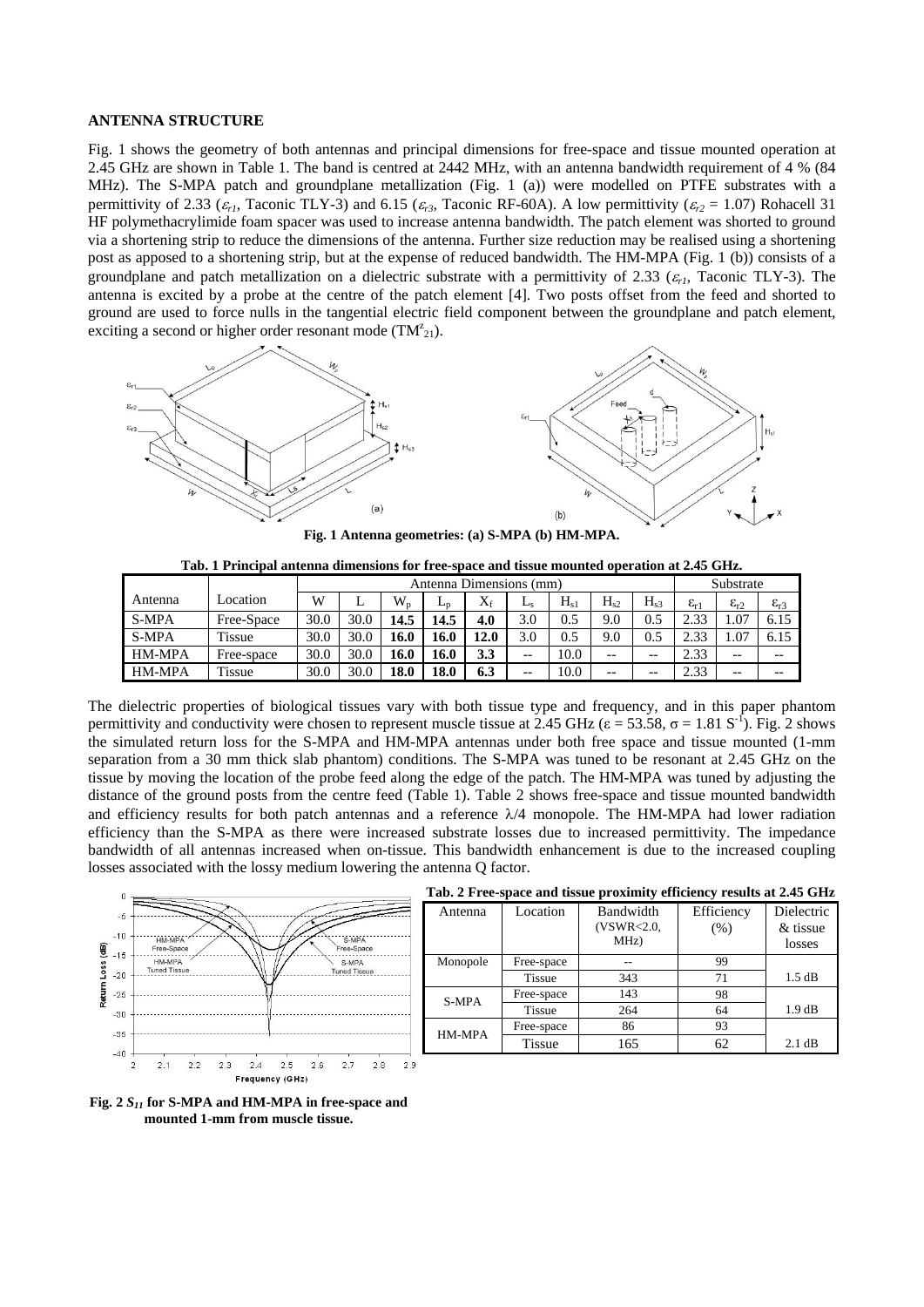## **COUPLING RESULTS ACROSS A FLAT NUMERICAL PHANTOM**

The on-body coupling (*S<sub>21</sub>*) performance of the S-MPA and HM-MPA was compared to a reference monopole antenna. The monopole was modelled as a  $0.24 \lambda$  PEC wire with a diameter of 0.5 mm mounted on same size of groundplane. In the simulation setup (Fig. 3), the antennas were spaced 1 mm above and placed 200 mm apart on a flat tissue phantom with dimensions 580 x 380 mm. Larger phantoms did not yield substantially more accurate results for increase in computational resource and simulation time. For example, increasing all phantom dimensions by a factor of 2 gave a 0.6 dB change in peak *S21* values. The transmit antenna (Tx) was excited by voltage source (1 V, impedance 50Ω). At the receive antenna (Rx) a pure resistive load was place between the antenna and ground. Sensors at the source and load recorded voltage and current as a function of frequency for extracting  $S_{21}$ . The tissue phantom had a thickness of 30 mm, larger than the maximum signal penetration depth of muscle tissue at 2.5 GHz [1].







Fig. 4 compares the *S21* coupling of two S-MPA and HM-MPA antennas for different orientations (detailed in Fig. 5), with two monopole antennas placed 200 mm apart on the tissue layer described above. As the MPA's do not radiate uniformly in the XY plane (azimuth),  $S_{21}$  coupling results were recorded for each possible orientation combination, the best, median and worst orientation case have been reported here. The results (Table 3) show that for orientation scenarios (a) and (d), both of the new low-profile antennas have only 1 dB more coupling loss than a monopole for this 'on-body' link, as represented by the muscle-equivalent tissue slab. This coupling difference may be further reduced by increasing radiation along the tissue surface or improving the low-profile antenna efficiency, more so for the HM-MPA antenna where substrate dielectric losses were 7 % (Table 2).

| Antenna  | Orientation | Peak $ S_{21} $ | $ S_{21} $ over      | 3 dB                   |
|----------|-------------|-----------------|----------------------|------------------------|
|          |             |                 |                      |                        |
|          |             | (AD)            | $2$ dD $D$ and $d+1$ | $D$ and $\ddotsc$ dthe |
| Monopole |             | $-25.0$         | $-28.0$              | 683 MHz                |
|          | a           | $-25.9$         | $-28.9$              | 478 MHz                |
| S-MPA    |             | $-26.4$         | $-29.4$              | 470 MHz                |
|          | C           | $-27.5$         | $-30.5$              | 482 MHz                |
|          | d           | $-26.0$         | $-29.0$              | 348 MHz                |
| HM-MPA   | e           | $-26.5$         | $-29.5$              | 349 MHz                |
|          |             | $-27.0$         | $-30.0$              | 345 MHz                |



**HM-MPA.** 

## **COUPLING RESULTS AROUND A CYLINDRICAL NUMERICAL PHANTOM**

To investigate antenna coupling performance in terms of creeping waves, the antennas (S-MPA and HM-MPA in orientations (a) and (d), respectively) were placed on opposite sides of a 3D phantom (Fig. 6), removing the line-ofsight propagation path. A phantom thickness of 100 mm was chosen to eliminate signal penetration through the tissue model, effectively isolating the creeping wave propagation mode. The antennas were spaced 1 mm from the numerical phantom with dimensions 50, 100, 400 mm (*L, r, W*), respectively. The normalised E-field magnitude in the YZ plane through the TX antenna feed point is shown in Fig. 7. The surface propagating wave close to the body surface is diffracted around the body due to body coupling, which excites the receive antenna. The results (Table 4) show that the HM-MPA had better  $S_{21}$  coupling performance than the S-MPA but it still was 1.5 dB worse than the monopole